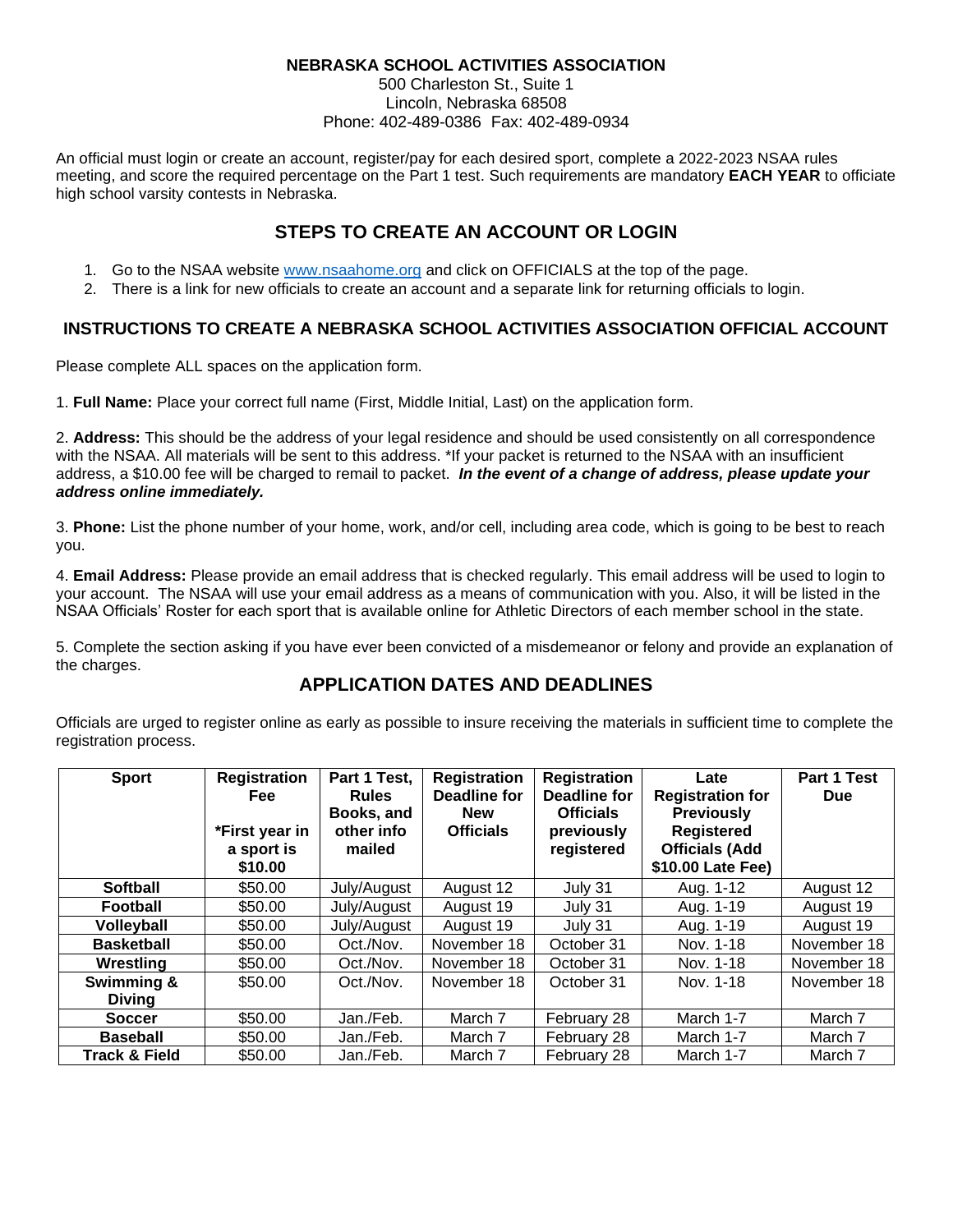# **STEPS FOR COMPLETING THE OFFICIALS' REGISTRATION PROCESS**

- 1. Log into your account and select the 'Account Information and Sport Registration' dropdown.
- 2. Here you can edit your account information and register to become an official for each sport. Click 'Sport Registration (click here)'.
- 3. On this page, you can review your mailing list and contact information. Below that, you can select each sport that you want to register for, with a total registration cost at the bottom of the page.
- 4. Check the box verifying that you have read the NSAA regulations governing officials and understand that officials are considered independent contractors and not employees of the NSAA.
- 5. Once you have selected each sport you want to register for, you can click the button at the bottom of the page to proceed to the 'Payment Page'.
- 6. Once you have completed payment, you will receive packet containing rulebook(s) and other materials in the mail. This information will be sent during the months as indicated by the table above.
- 7. View the NSAA online rules meeting. The online rules meeting schedule is listed for all activities on the NSAA website.
- 8. The Part 1 test must be completed online using your secure passcode by the test deadline. You will receive instructions for online test taking in your packet.
- 9. Results of your Part 1 test may be viewed three days after the test due date. If you are a first year official in any sport you will receive two NSAA officials' patches for your officiating uniform. All officials can purchase additional patches for \$5 each by completing the order form found on the Officials page.

# **OFFICIATING RULES MATERIALS**

Officiating rules materials will be mailed to individuals who complete the application, including payment of the proper fee. Football, volleyball, and softball materials will be mailed in **July/August**; basketball, wrestling, and swimming & diving in **October/November**; soccer, baseball, and track & field materials will be mailed in **January/February**. These materials include the NFHS official rules publications and other information pertinent to the individual sport.

## **2022-2023 NSAA ONLINE RULES MEETINGS**

The dates of the 2022-2023 NSAA online rules meetings are posted on the NSAA website. A meeting will last approximately 30 minutes. *Any official who does not view one of the NSAA online rules meetings in the sport he or she wishes to officiate, will not be eligible to officiate varsity contests.*

| Part 1 Test                  |                 |  |  |  |  |
|------------------------------|-----------------|--|--|--|--|
| <b>Sport</b>                 | <b>Due Date</b> |  |  |  |  |
| Softball                     | August 12       |  |  |  |  |
| Football                     | August 19       |  |  |  |  |
| Volleyball                   | August 19       |  |  |  |  |
| <b>Basketball</b>            | November 18     |  |  |  |  |
| Wrestling                    | November 18     |  |  |  |  |
| Swimming/Diving              | November 18     |  |  |  |  |
| Baseball                     | March 7         |  |  |  |  |
| Soccer                       | March 7         |  |  |  |  |
| <b>Track Starter/Referee</b> | March 7         |  |  |  |  |

## **NSAA TESTS FOR OFFICIALS**

**The Part 1 test must be completed by midnight of the due date.** Upon receipt of the completed Part 1 test with a score of at least **80% for Approved and Certified officials**, plus verification that the official has viewed the online rules meeting, the official will become eligible to work varsity contests. Registration is not complete, and an official is not eligible to officiate until the Part 1 test is submitted at the proper time with a passing score.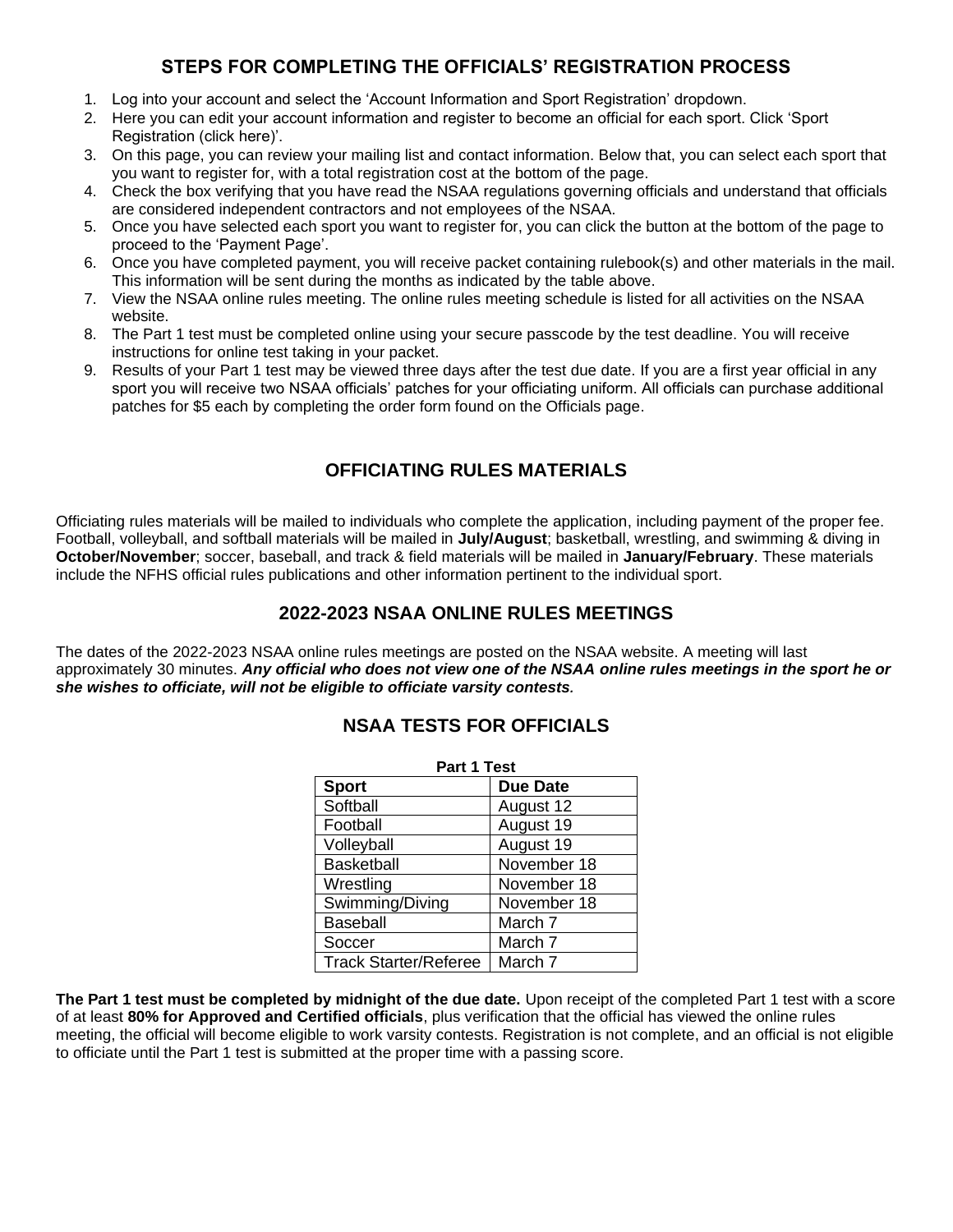## **Part 2 Test**

Opportunities will be given to all officials to take the Part 2 test in football, volleyball, softball, basketball, wrestling, soccer, and baseball. Officials are encouraged to improve their knowledge of the rules by taking this test. The Part 2 test is offered online for six days and has a 60 minute time limit. Only one score will be recorded per year.

#### **Fall Test Dates – September 7-12 Winter Test Dates – December 7-12 Spring Test Dates – March 22-27**

To receive **Approved** status, officials are not required to take the Part 2 test. To achieve **Certified** status**,** officials are required to take the Part 2 test every **year** and score a **70%** or better.

Classifications: Officials registered in football, volleyball, softball, basketball, wrestling, soccer, and baseball will be classified as APPROVED or CERTIFIED. Swimming and diving and track and field officials will be classified as APPROVED.

An official enrolling for the first time will be classified as APPROVED. Requirements include:

- (1) View the NSAA online rules meeting.
- (2) Submit the Part 1 test for the current year and score 80% or higher.

The requirements to be classified as CERTIFIED include:

- (1) View the NSAA online rules meeting.
- (2) Submit the Part 1 test for the current year and score 80% or higher.
- (3) Submit the Part 2 test for the current year and score 70% or higher.

 (4) During the previous year, work at least four contests in football or volleyball, six matches in soccer, or eight contests in basketball, wrestling, softball or baseball. A wrestling tournament shall count as three contests.

Only varsity high school contests shall be counted.

Note: Officials can check his or her classification via their login page.

## **NSAA REGULATIONS GOVERNING OFFICIALS**

In order to complete registration requirements, all officials must agree to abide by the following NSAA regulations:

- 1. Submit proper registration fees and complete the NSAA officials' registration process.
- 2. View a 2022-2023 NSAA online rules meeting for the sport in which the official desires to officiate.
- 3. Submit the online Part 1 test by the proper date and receive a passing score.

4. Only NSAA registered officials shall officiate varsity high school contests.

### 5. Contracts.

- a. Contracts shall be signed by all officials.
- b. Substitutions shall not be made unless consent is received from competing schools.

c. In case of a broken contract, the amount of the fee, excluding mileage, shall be paid by the offending party to the offended party, except when a contract is broken because of reasons beyond the control of either party or by mutual consent.

d. If an official has been convicted of any crime involving moral turpitude or has committed any act that subjects the NSAA or its member schools to public embarrassment or ridicule, the contract is null and void.

6. Comply with the NSAA regulations and Code of Ethics as presented in the 2022-2023 NSAA Officials' Manual. This manual is posted on the NSAA website.